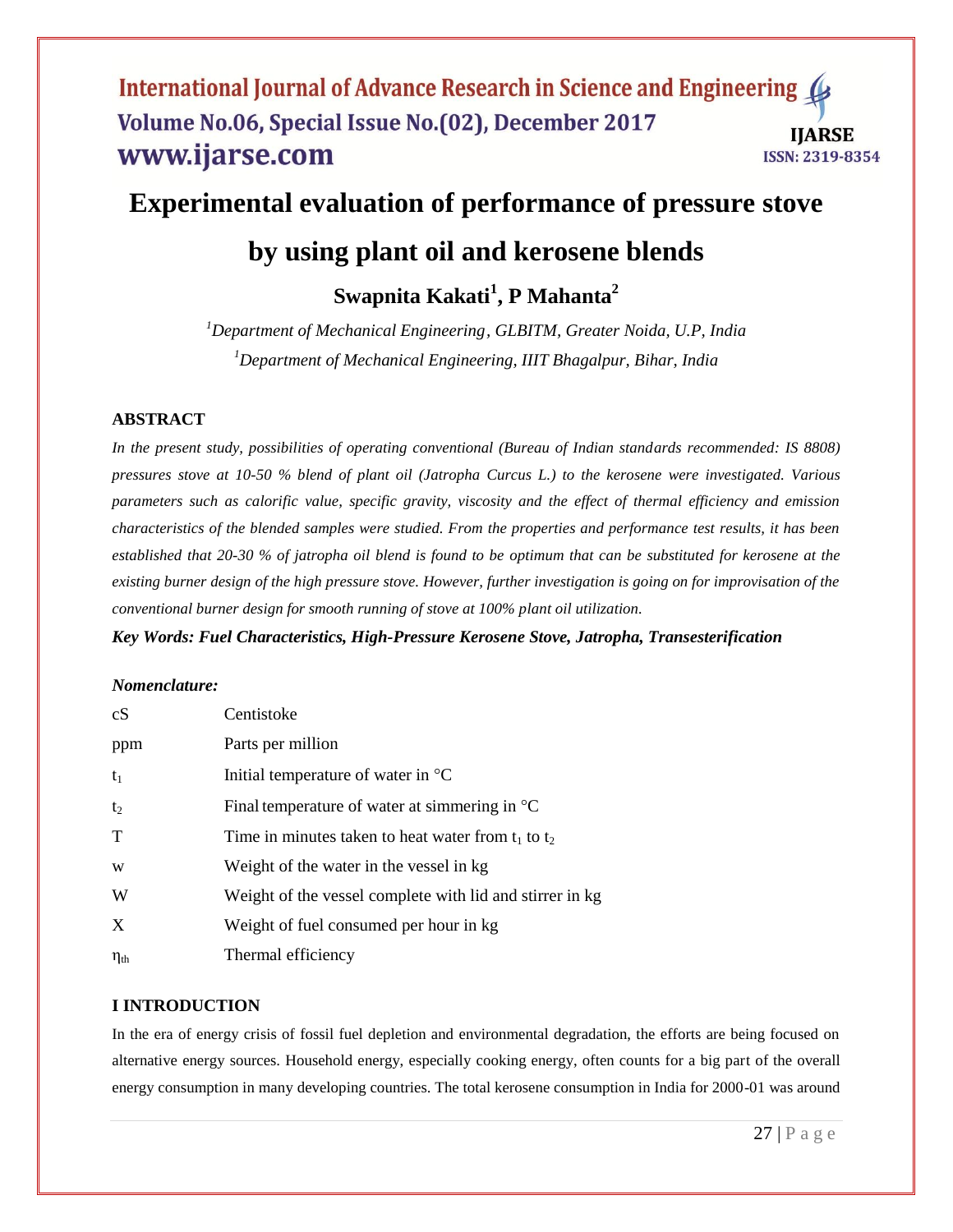11.5 million tons. After, 55 years of independence, there are 63% of total rural households; that use only kerosene as one of the prime source of energy for lighting. Similarly, rural areas in India use about 180 million tons of biomass fuel for cooking through various inefficient and smoky cook stove [1]. Such type of low efficient biomass chulhas creates hazardous environmental impact. Now a day's extensive research has carried out for wide implementation of biogas and solar energy. Due to technical and handling problems, utilization of this technology is limited in the cooking energy sector [2].

In the US and Europe, alcohol based fuel became popular in late 1920s [3]. Nimbkar agricultural research institute (NARI) has developed pressurized stove running on 85% ( $v/v$ ) ethanol [4-5]. Utilization of plant oil as cooking fuel presents an alternative to yet known cooking method and offers a variety of ecological, economical and sociological benefits. Stumpf and Mühlbauer had introduced plant oil pressure stoves by developing a completely new design. Capillary fed wick stoves cannot be operated on plant oil blending, as the high

viscosity prevents the flow velocity of the oil through the wicks and consequently the flame is extinguished [6]. Therefore, the experimental investigations were confined to high-pressure stoves only.

The present work deals with plant oil utilization in domestic cooking stove, considering environmental and the economic aspect.

### **II EXPERIMENTAL METHODOLOGY**

#### **2.1Oil Extraction Techniques**

In solvent extraction technique (fig: 1), chemical solvent such as hexane is used to saturate the crushed seed and pull out the essential oils. The plant material is removed and this renders a solvent. The solvent is then boiled off under a vacuum or in a centrifugal force machine to separate it from the required oil. Because the solvent has a lower boiling point (approximately  $60^{\circ}C$ ) than the oil, it evaporates and the oil is left. The solvent is cooled back into liquid state and the same can be collected for repeated use.

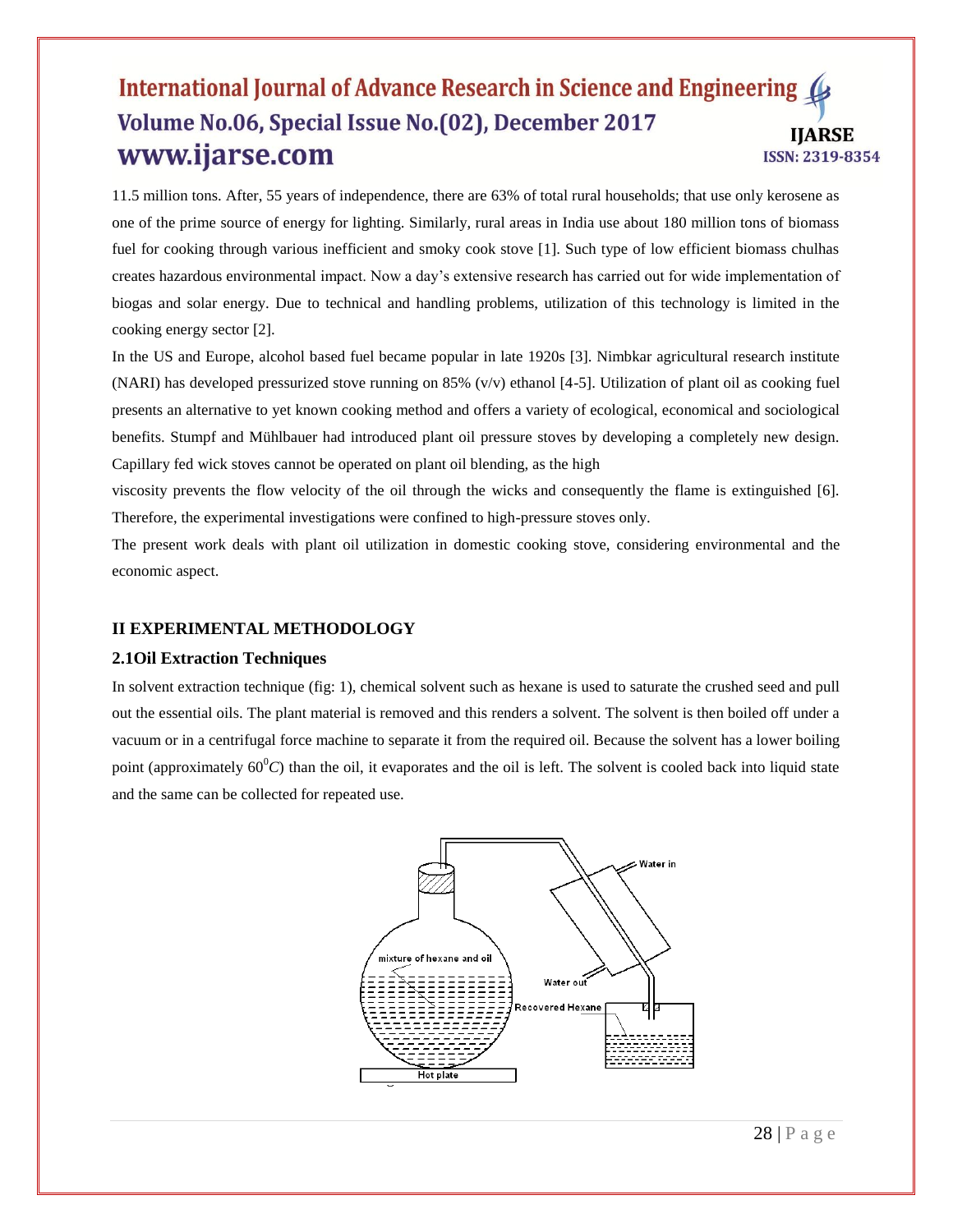The high viscosity of the triglyceride of the plant oil leads to problem in pumping, combustion and atomization in injector system of the cooking stove. In long-term operation, plant oil normally introduces the development of the gumming and soot formation in the nozzle of the burner system. The inefficient mixing of oil with air contributes to incomplete combustion, leading to heavy smoke emission, and the high flash point attributes to lower volatility characteristics. Therefore, reduction in viscosity is of prime importance to make plant oil suitable alternative fuel for domestic cooking stoves. Transesterification of vegetable oils with simple alcohol has long been the preferred method for producing biodiesel [7].

The fig: 2 characterize the transestrification setup for conversion of plant oil into ethyl esters. To accomplish this conversion, oil is treated at room temperature with ethyl alcohol in the presence of a catalyst. This catalyst may be acid, alkali or lipase. During the process, the glycerol, which is produced, is insoluble in the ester product, and being heavier, settles out carrying most of the dissolved catalyst with it. Washing the ester product is necessary in order to improve its fuel properties, largely by removing residual free glycerol and small amounts of alkali remaining from the catalyst.





#### **2.2 Physical and Chemical Properties**

In a dry seed of jatropha, the net oil content is about  $35 - 40\%$ . The oil contains 21% saturated fatty acids and 79% unsaturated fatty acids [8]. The viscosity of raw jatropha oil is about 75 cS. Experimental data obtained from the analysis of the physical and chemical properties of bends of transesterified jatropha oil and kerosene are mentioned below in the Table-1. The heating value of sample 2-4 (from Table-1) is almost comparable with kerosene oil (10,520 kcal/kg).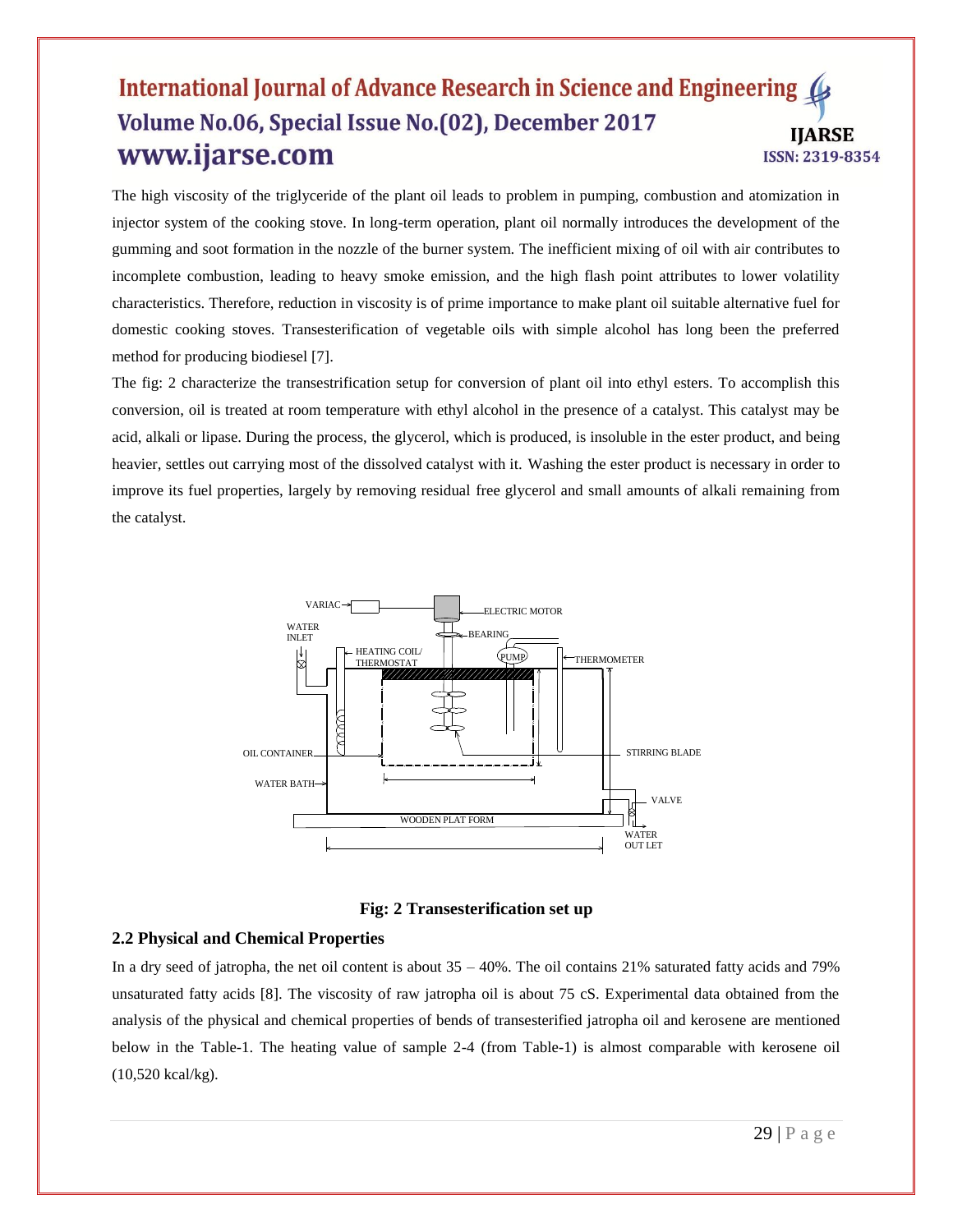| Sl.No.         | $Plant_{oil}/Kerosene_{oil}$ (%) | Viscosity (cS) | <b>Calorific Value (kcal/kg)</b> | Specific gravity at $30^{\circ}$ C |
|----------------|----------------------------------|----------------|----------------------------------|------------------------------------|
|                | 0/100<br>Sample 1                | 2.20           | 10520                            | 0.814                              |
| $\mathfrak{D}$ | 10/90<br>Sample 2                | 4.13           | 9612                             | 0.817                              |
| 3              | 20/80<br>Sample 3                | 5.90           | 9522                             | 0.822                              |
| 4              | 30/70<br>Sample 4                | 7.12           | 9601                             | 0.828                              |
| 5              | 40/60<br>Sample 5                | 9.68           | 8897                             | 0.835                              |
| 6              | 50/50<br>Sample 6                | 12.63          | 8687                             | 0.850                              |

**Table 1: Chemical and physical properties of 5 blended samples of Jatropha curcus L to kerosene**

#### **2.3 Performance Tests**

Figure 1 shows the schematic set up high pressure-cooking stove. The stove body comprises of a fuel tank, burner assembly, control valve and a manual pump. The burner (Rorer type) assembly is comprises of a spray nozzle, vaporizer, oil plate and a burner head. The burner of the stove is connected vertically to fuel supply pipe of the fuel tank. The fuel supply can be regulated through a control valve. The fuel tank can be pressurized using a manual pump. The fuel tank of the stove is connected to a pressure gauge so that an average pressure of 1.4 kgf/cm<sup>2</sup> is maintained throughout the experiments for continuous supply of oil to the burner assembly [9].



### **Fig: 3 Schematic set up of conventional high-pressure kerosene stove with extraction hood**

Experiments (Thermal efficiency and emission test) were conducted according to the specification provided by IS 8808. [9]. Thermal efficiency was determined by carrying out the Water Boiling Test (WBT) recommended by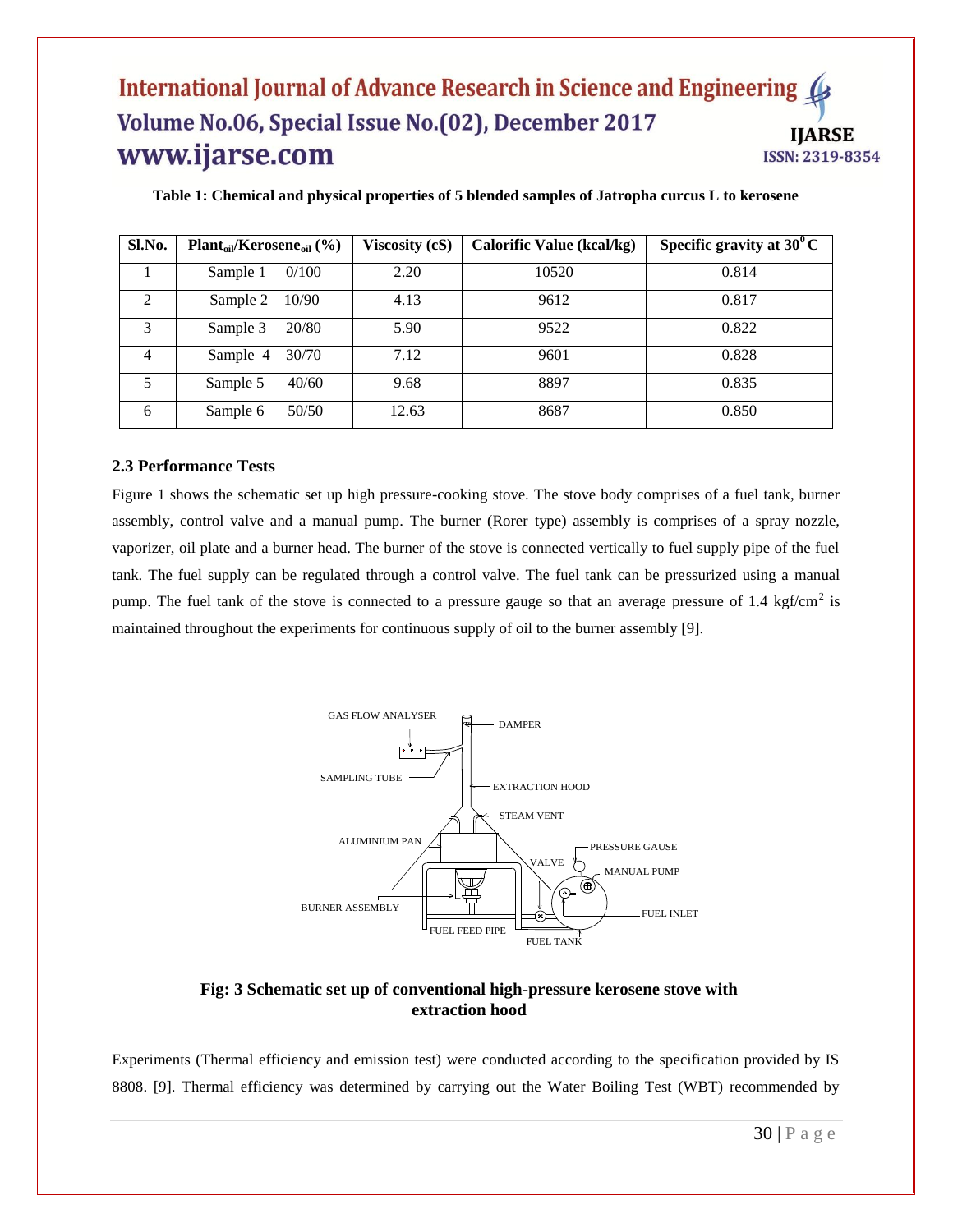VITA (1985) [10]. Hood method is employed for estimating the emission factors of the cook stove. The stove to be tested at different proportions of blended sample was placed under an extraction hood to capture the emission. Since high extraction rate may influence the combustion characteristics of the stove, extraction was chosen to be strong enough to avoid flue gas to escape from the bottom of the hood but not strong enough to have any effect on combustion flame [11]. The hood is provided with a probe for  $CO$ ,  $CO<sub>2</sub>$  and HC measurements. A standard infra gas flow meter is used as  $CO$ ,  $CO_2$  and  $HC$  analyzer.

#### **2.4 Formulation**

The thermal efficiency of the stove can be calculated by using following formula [9]:

$$
\eta_{\text{TH}} = \frac{(W \times 0.214 + w)(t_2 - t_1)}{X \times T \times 10500} \times 60 \times 100
$$

#### **III RESULTS AND DISCUSSION**

The tests were conducted with 10%, 20%, 30%, 40%, and 50% jatropha oil blended with kerosene. The performance parameter included thermal efficiency and emissions in terms of *CO, CO<sup>2</sup>* and *HC* were evaluated.

The results for the variation in thermal efficiency of the conventional high pressure stove with kerosene and 10-50% of plant oil blending are presented in fig: 4.The value of thermal efficiency at neat kerosene is about 54%. At 10- 30% jatropha blend shows thermal efficiency (53%, 52.5%, 52%) almost in the comparable range to kerosene. However, the thermal efficiency of 47% at 50% blend is generally lower as compared to the conventional fuel.

The comparison of emission parameters of the stove at neat kerosene and jatropha blend are shown in the fig: 5,6,and 7. The figure shows the trend of variation for lower emission at different proportions of jatropha blend. For conventional burner operating at neat kerosene, the emission value of carbon monoxide and hydrocarbon is about 0.11% and 350 ppm respectively. The significant reductions in those parameters were observed at the different proportions of jatropha blend. The *CO* (% vol) emission at 20% blend was found to be 81% lower than the emission of conventional burner operating at kerosene. Likewise, the hydrocarbon emission at the same ratio is 69 ppm that is approximately 5 times lower than that of kerosene stove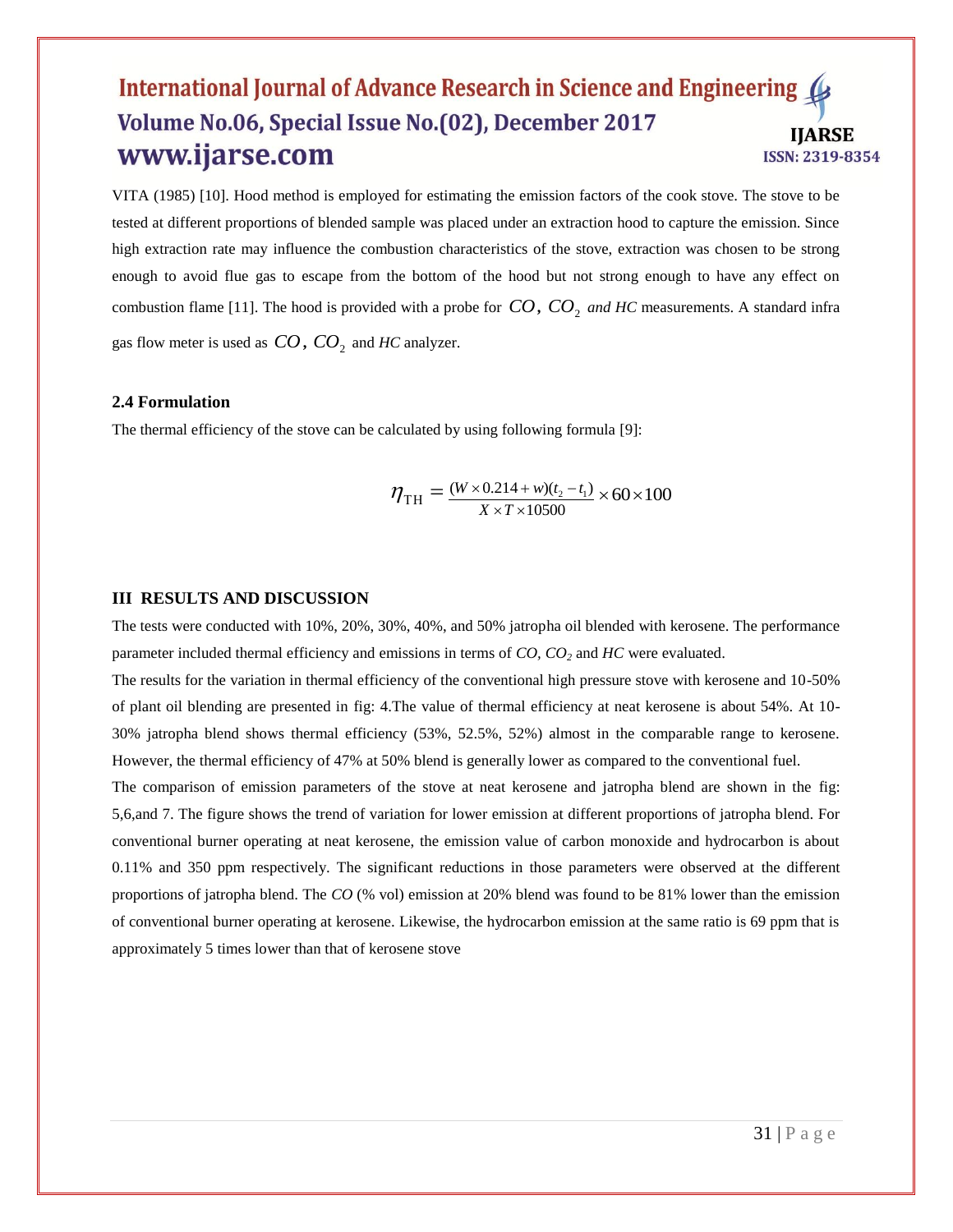





Fig 6: Comparison of emission  $[CO2 (% vol)]$  Fig 7: Comparison of emission of  $[HC (ppm)]$ 





## **IV CONCLUSION**

The following conclusion can be out lined from the present experimental study

- Viscosity can be reduced by transesterification process up to 84%.
- From the present study, jatropha blend in the ratios of 20-30% can be used in pressure stove without any burner modification.
- 20-30% of blending gives optimum thermal efficiency in the range of 53-52%, which is almost comparable to the conventional burner running at kerosene.
- Tremendously lowers the hazardous emission.
- The price of kerosene in open market is about Rs.22-30/litre; poor people can hardly afford it.